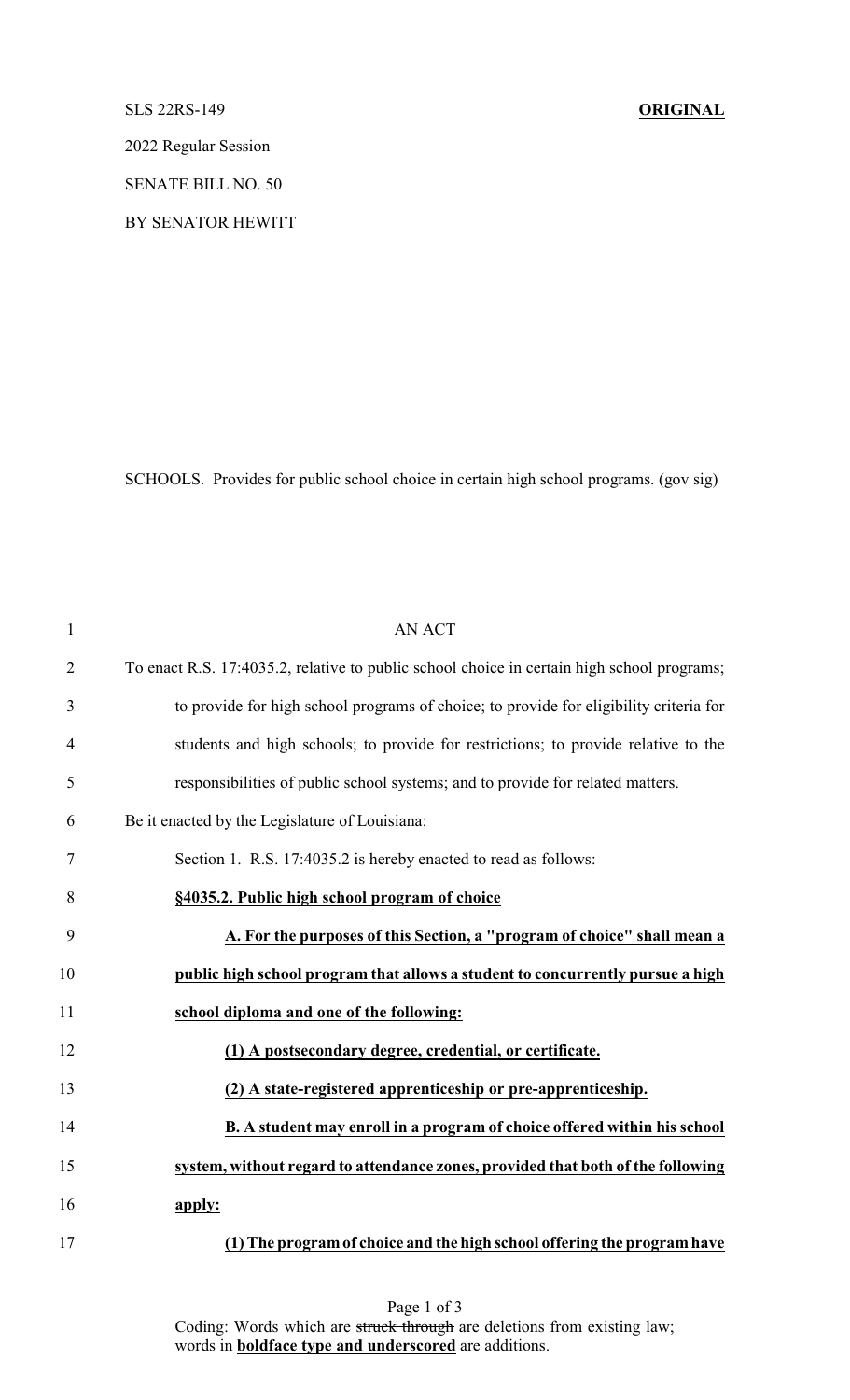| $\mathbf{1}$   | available capacity at the appropriate grade level.                                            |
|----------------|-----------------------------------------------------------------------------------------------|
| $\overline{2}$ | (2) The program of choice is not offered at the public high school in                         |
| 3              | which the student was most recently enrolled or would otherwise attend.                       |
| $\overline{4}$ | C. The governing authority of each public high school shall adopt                             |
| 5              | policies to govern student transfers to each program of choice that include:                  |
| 6              | (1) A definition of "capacity" for each high school and each program of                       |
| 7              | choice.                                                                                       |
| 8              | (2) The transfer request period, which shall begin no later than March                        |
| 9              | first and end no earlier than March twenty-eighth, annually.                                  |
| 10             | (3) The process for submitting a transfer request.                                            |
| 11             | (4) Admission requirements, if any, for each program of choice.                               |
| 12             | (5) The process for requesting review by the State Board of Elementary                        |
| 13             | and Secondary Education in accordance with R.S. 17:4035.1(C) of a denial of                   |
| 14             | a request to transfer to a program of choice.                                                 |
| 15             | D. The authority to enroll a student in a program of choice shall not be                      |
| 16             | permitted and shall not be exercised if doing so violates an order of a court of              |
| 17             | competent jurisdiction.                                                                       |
| 18             | E. The provisions of this Section shall not be construed as requiring a                       |
| 19             | high school or a program of choice with selective admission requirements to                   |
| 20             | enroll a student who does not meet the admission requirements, regardless of                  |
| 21             | whether the school or program of choice has available capacity.                               |
| 22             | Section 2. This Act shall become effective upon signature by the governor or, if not          |
| 23             | signed by the governor, upon expiration of the time for bills to become law without signature |
| 24             | by the governor, as provided by Article III, Section 18 of the Constitution of Louisiana. If  |
| 25             | vetoed by the governor and subsequently approved by the legislature, this Act shall become    |
| 26             | effective on the day following such approval.                                                 |